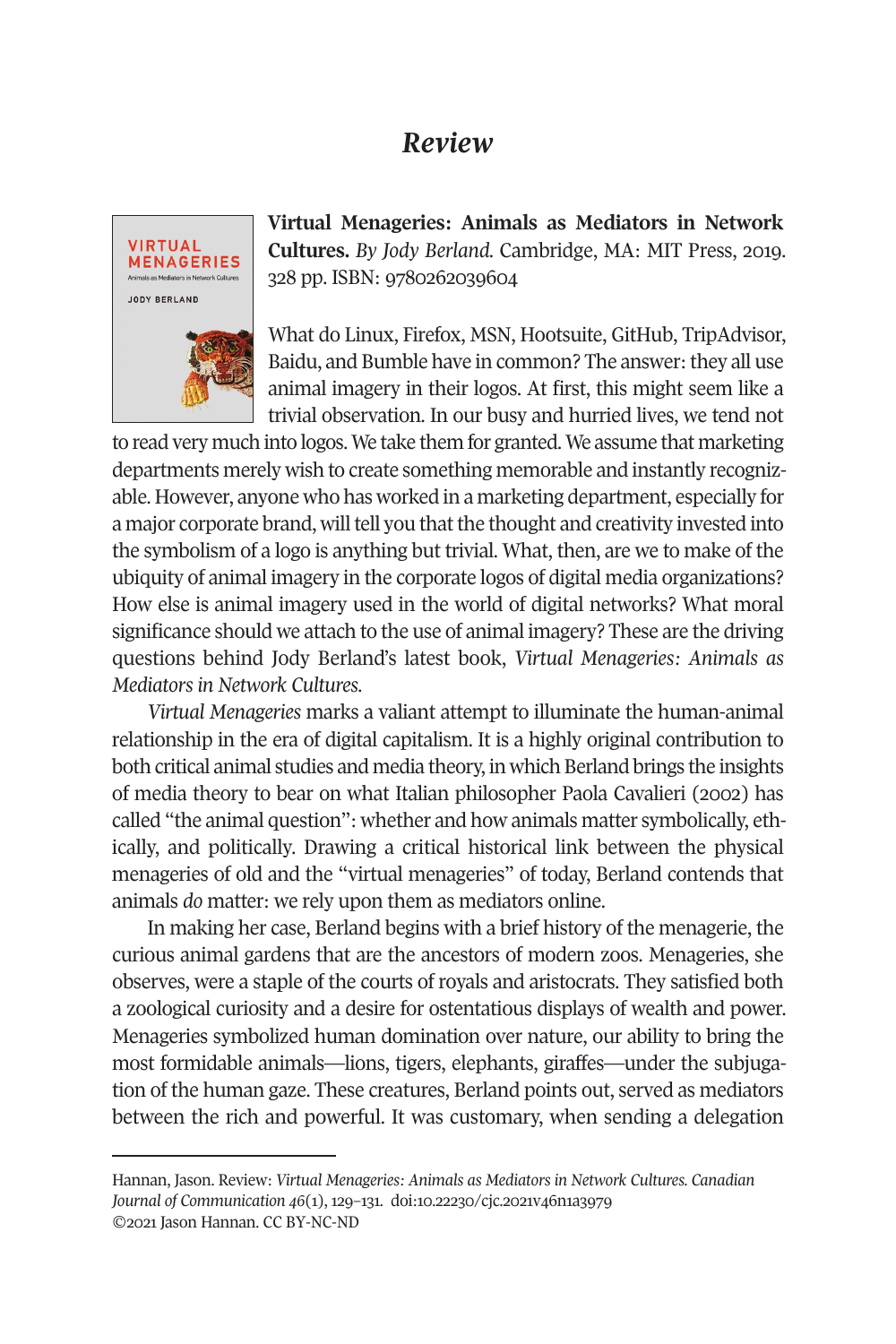abroad, to include one of these magnificent animals as a gift. The larger the animal, the more powerful the message. Berland calls these gifts "animal emissaries." They were the visual face, the first point of contact, in diplomatic and commercial missions. As such, animals played the role of mediators between nations, kingdoms, and empires.

Berland argues that the exploitation of animals is both physical *and* symbolic; commercial *and* political. A case in point is the place of the beaver in the Canadian national imaginary. Beaver pelts were a prime commodity in commercial relations between European settlers and Indigenous communities. They also were the lifeless and fragmentary counterparts to living animal emissaries. Like the grand and stately lions, tigers, elephants, and giraffes that represented so many governments in foreign missions, the humble beaver became the symbolic face of the Canadian settler colonial enterprise. Encoded into the very idea of the beaver is a complex repository of colonial fantasy, a set of self-serving myths that obscure and enshroud the ugly history of colonialism and animal exploitation. Although the beaver trade is a thing of the past, the idea of the beaver lives on as symbolic capital for so many cheap oddities and souvenirs; the material inscriptions of national identity.

Using this history as a point of comparison, Berland proceeds to read the digital world as a collection of virtual menageries. Digital spaces are filled with animal imagery. Online, we walk through a virtual zoological garden. Digital media groups and companies use animal imagery to stake their presence online. They channel what John Maynard Keynes called "animal spirits" (p. 10). They appeal to carnal passions and appetites to lubricate the gears of digital capitalism. The fox of Firefox, the butterfly of MSN, the owl of Hootsuite, the cat of GitHub, the animal paw of Baidu, the bee of Bumble—all are virtual animal emissaries, the first point of contact between millions of people. Like the beaver pelts that once mediated the relationship between European colonialists and Indigenous peoples, virtual animal emissaries are the visual currency mediating the relationship between digital users. Berland urges us to scrutinize the role of animal imagery online, so as to secure a better understanding of our complicated historical moment.

Berland reads the massive popularity of cat memes as an example of the widespread use of virtual animal emissaries. She contends that, in exploiting the symbolic capital of cats to communicate online, we ostensibly act like the royals and aristocrats of old who sent animal emissaries on foreign missions. Cat memes have become a kind of international currency, a universal grammar between disparate communities. Yes, the use of cat images is often purely for sheer amusement. (Who doesn't love a good cat meme with a deliberately semi-literate text?) Sometimes, however, cat memes also help express our political views. Consider, for example, Cats Against Capitalism, a Facebook group that blends cat imagery with socialist messaging. In walking readers through representations of cats in religion, literature, and philosophy, Berland convincingly demonstrates that the con